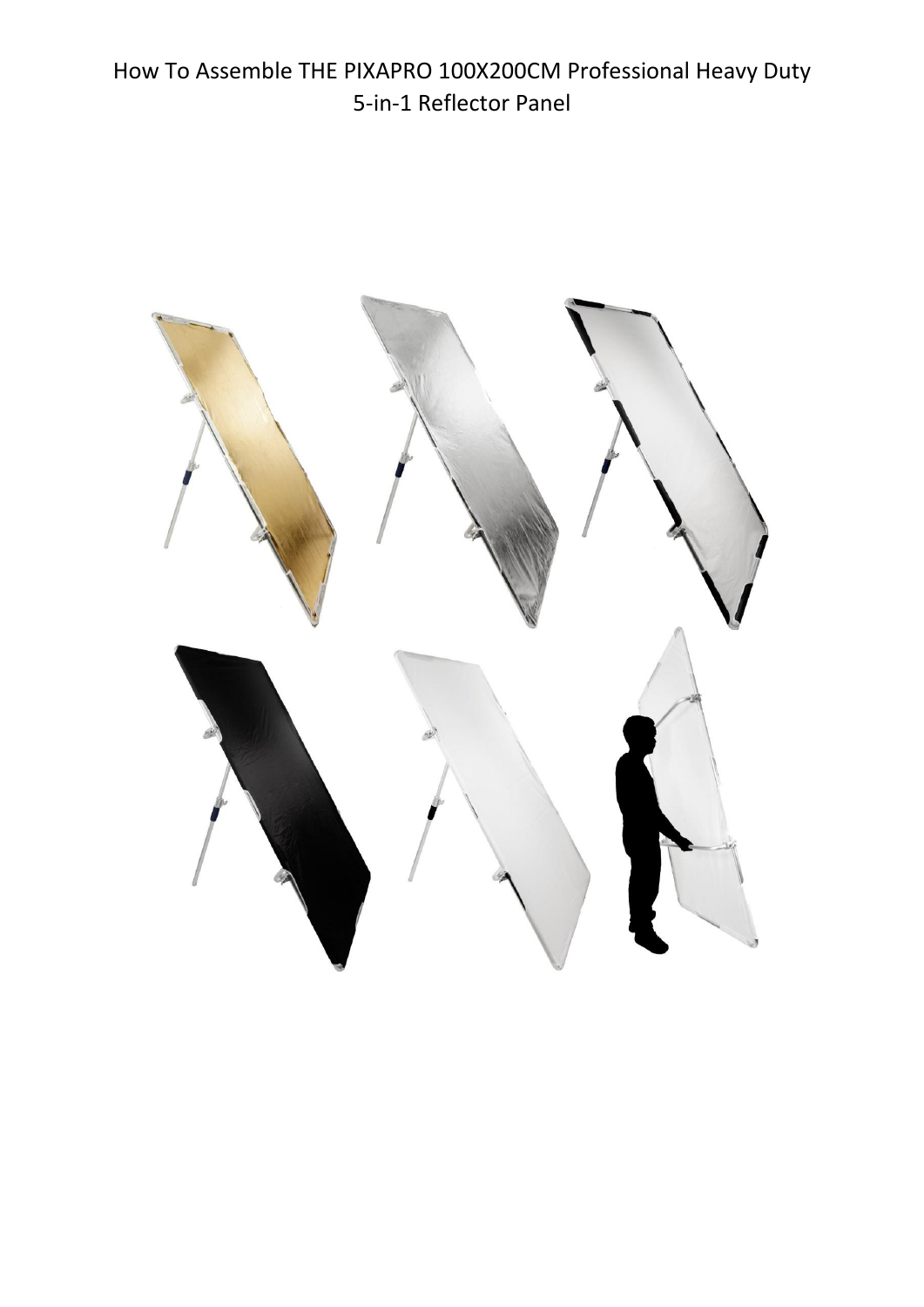

List of Included Parts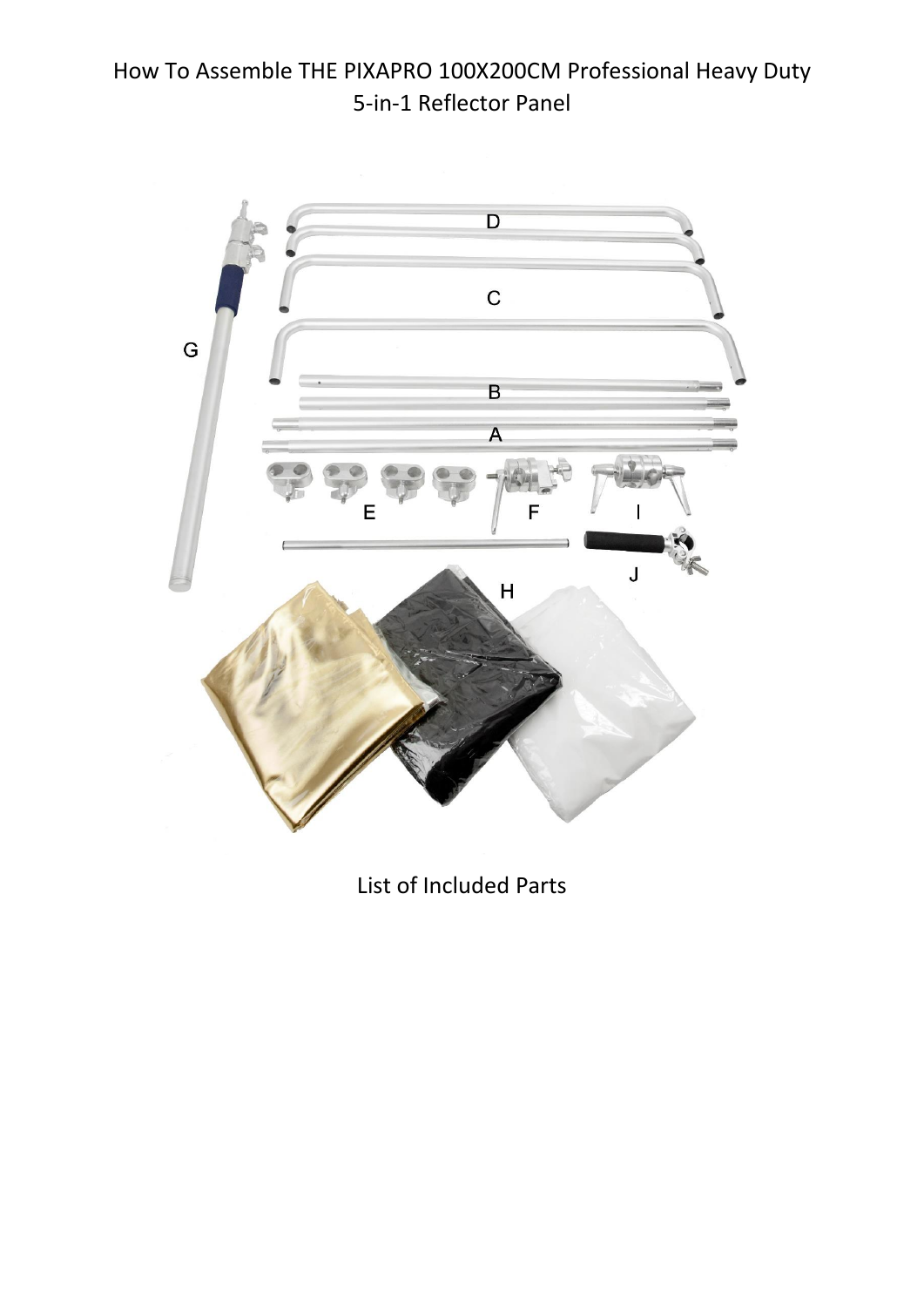

1. Add 1x Clamp (E) To Each of the (A) and (B) Bars. Do Not Fully Tighten them as yet, as you will need to attach the handle bars later.



2. Connect A and B Bars together and then connect a C Bar to each end to form the basic shape of the frame.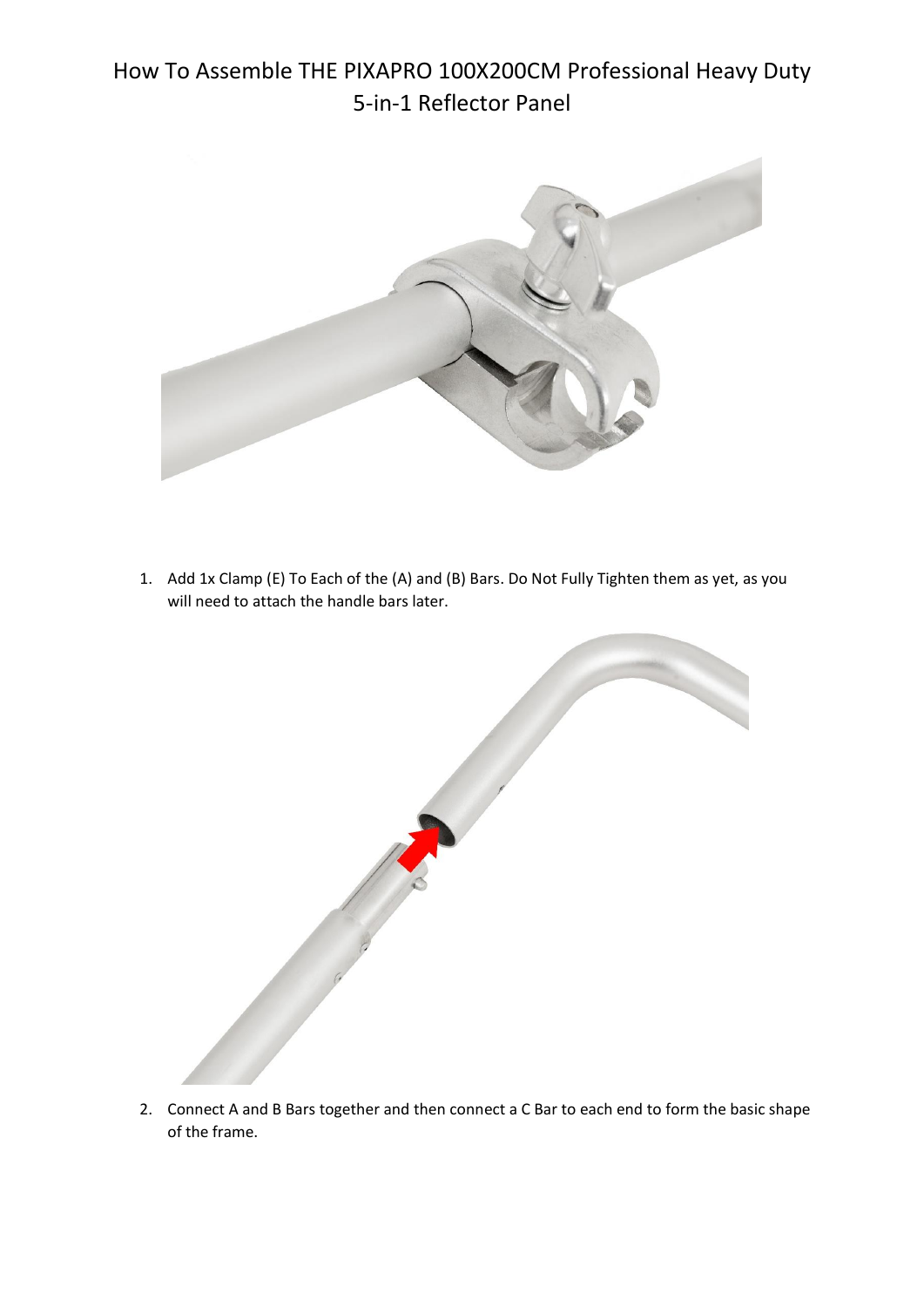

3. Insert the each end of the Handle Bars (D) into the Clamps (E) that you placed on to the (A) and (B) Bars Earlier, and then tighten the wing screw on the side of each of the clamp to hold the handle bars in place.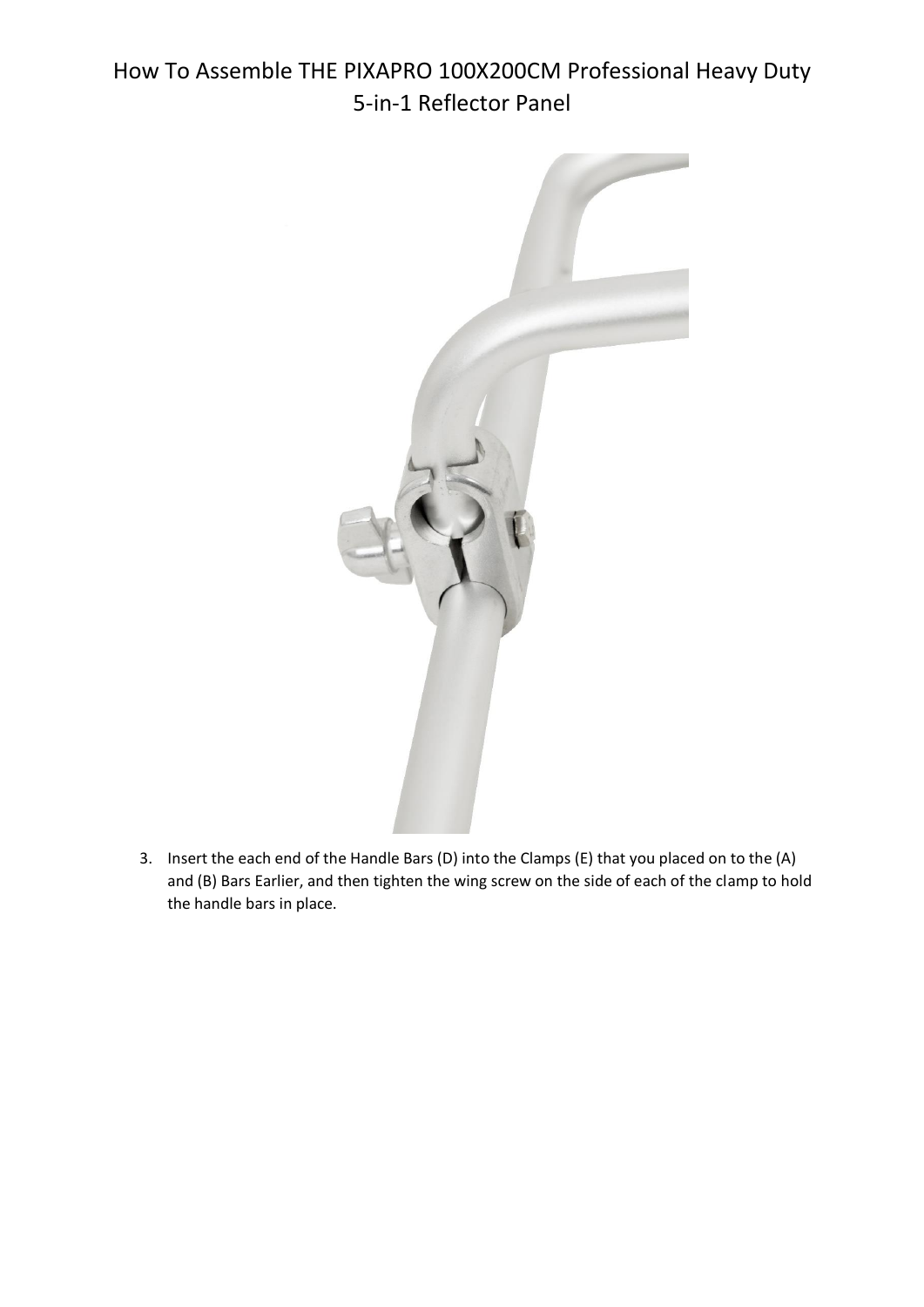

4. Once you have done all of that, you should have something that looks like this. If the reflector is going to be held up by somebody, then all you need to do then is find the fabric that you require and stretch it over the frame. Secure the material using the Velcro tabs stitched into the fabric.



5. To attach the stand, first attach the Grip Head (F) to the upper most handle bar (D) as demonstrated in the photo above.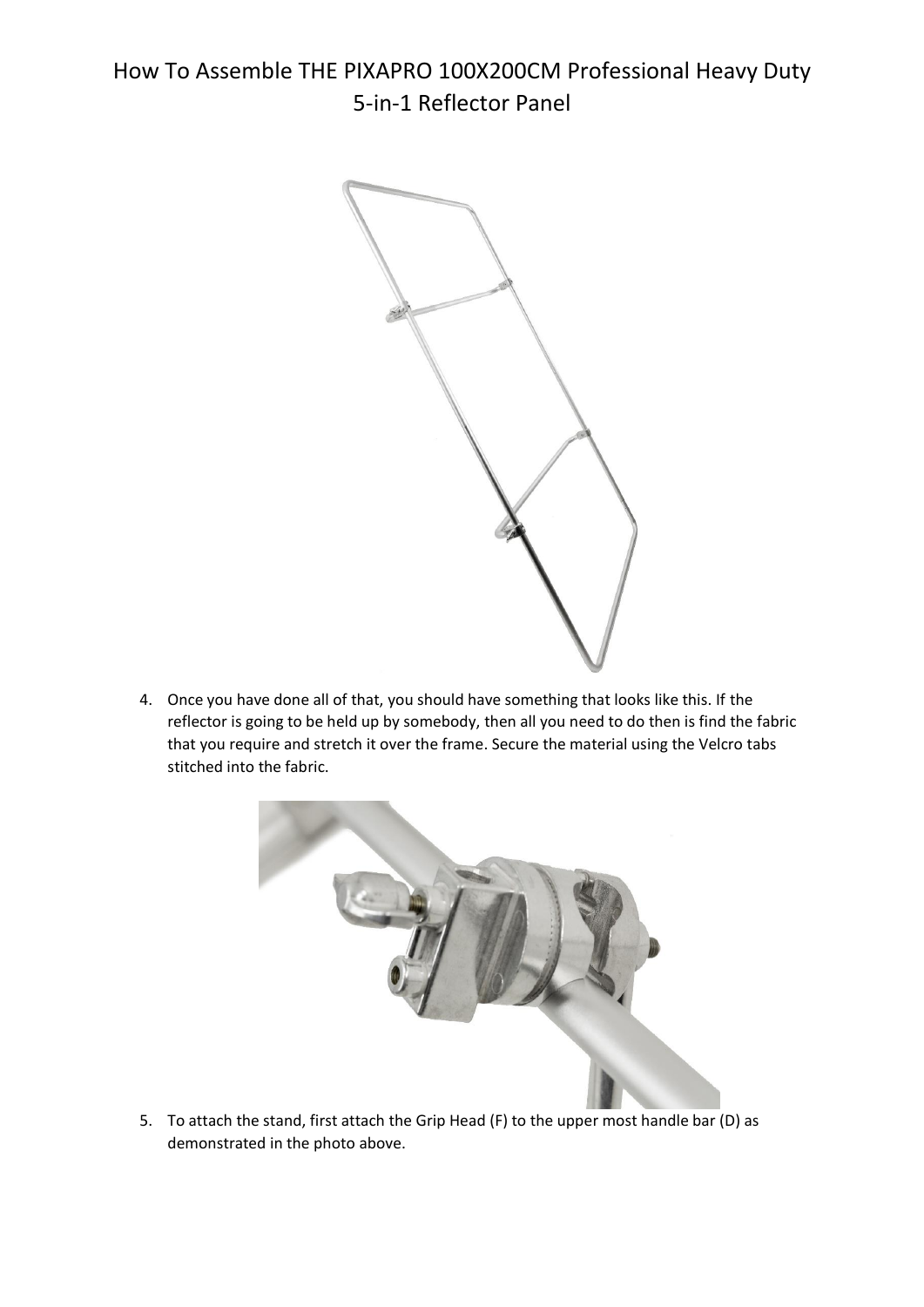

6. Then insert the stud at the top of the Stand (G) into the Grip Head (F), and tighten the Wing Screw until the stand is held securely.



7. The Completed Frame Should look something like this.